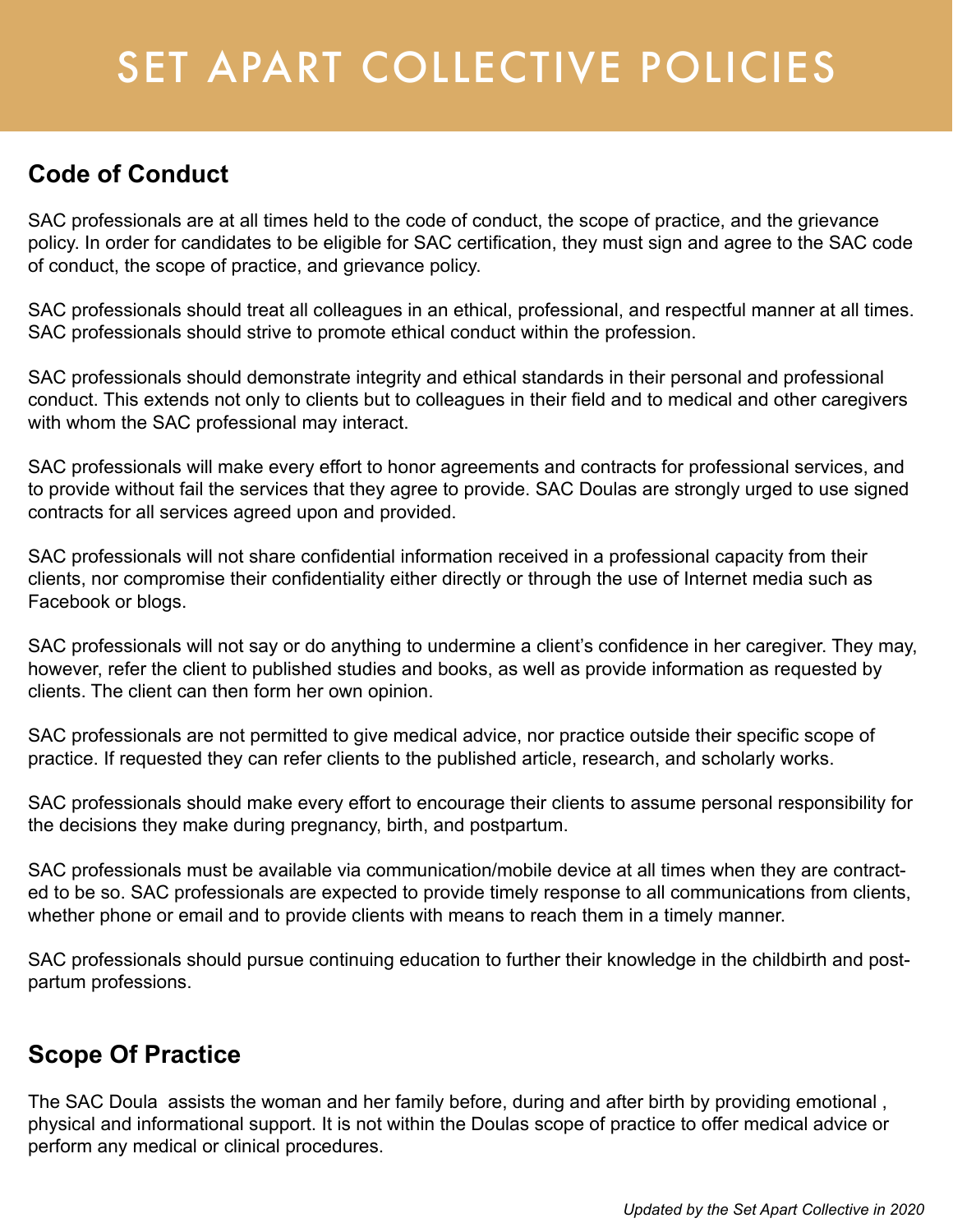During pregnancy, the Doulas role is to assist families in preparing a birth plan, to provide information about birth options and resources, and provide emotional support. Supporting birthing women as she understands her values and needs surrounding birth and encourages her to seek care and a place of birth that mirrors her values and needs. We do not attend intentionally unassisted births. If an SAC Doula is to do so, she is not acting as an SAC Doula and actions will be reviewed by the board of ethics.

During labor and birth, the SAC Doula provides the mother and partner with physical, emotional and informational support. She promotes and helps facilitate self advocacy, informed choice and effective communication between care providers and family. She seeks to foster a cooperative , respectful an positive atmosphere with all members of the birth team so that the mother can birth with confidence.

If at any time a SAC Doula performs outside of her scope of practice, she no longer reflects the values of SAC nor is the SAC responsible for any decisions made. If this occurs and the SAC is made aware, the SAC ethics group will review all written documentation from care providers as well as the Doula and will determine if the act was within or outside of the scope of practice. Again, if it is clear that a Doula performs outside of the scope of practice, SAC is not responsible for decisions made by Doula. SAC is a training and support organization for birth workers, and holds no responsibility for choices made outside of the scope of practice stated above.

### **Social Media Policy**

We live in a technology-rich, internet-driven world. This provides SAC members the opportunity for networking with birth professionals of varying levels of experience. It is important to remember that our conduct on the internet (social networking sites, blogs, chat rooms, email groups, etc.) can have far-reaching repercussions. SAC members should keep the SAC Code of Conduct in mind when interacting with others, not just in real life, but also in the virtual forum.

SAC members are required to conduct themselves in a professional manner in all online communications that are accessible by other professionals and the public. This includes, but is not limited to, the following:

Client confidentiality should be maintained at all times, unless you have permission from client.

Any pictures of clients should be posted ONLY with the express, written consent of the client.

Respect for colleagues, institutions, and other professionals (whether general categories or specific persons) should be maintained at all times.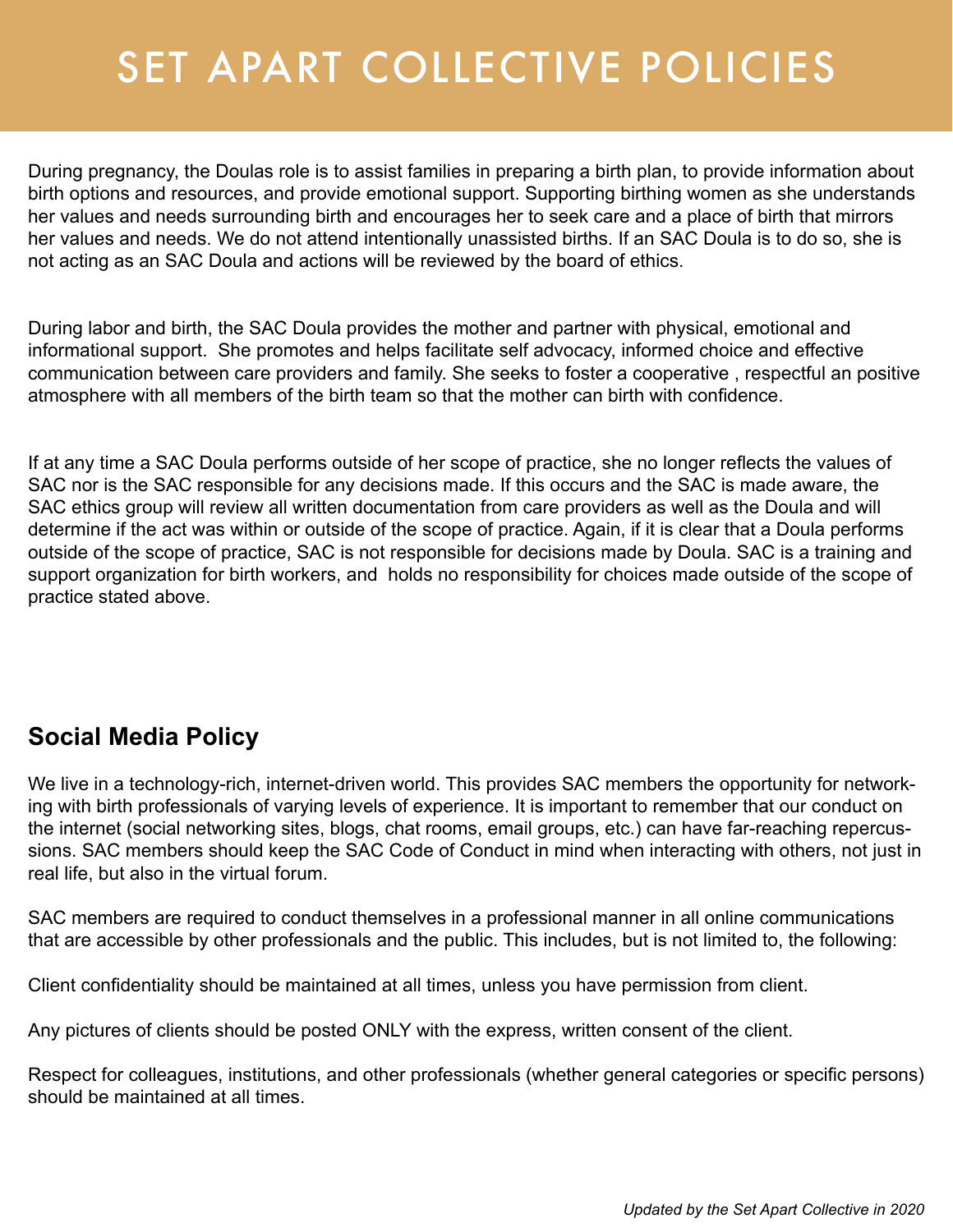### **GRIEVANCE POLICY AND PROCEDURE**

\*Please be advised that policies may be changed or adjusted during the course of a student certification process.

The grievance policy was created to ensure that SAC professionals demonstrate professional behavior and ethics at all times, in accordance with our code of conduct, standards of practice, and grievance policy. It also is designed to protect our professional members, the families they serve, and the integrity of our profession.

All filed grievances will be processed by a grievance committee which will include but is not limited to the SAC Director, one outside advisory member not affiliated with SAC, and one certified SAC member.

Set Apart Collective (SAC) Greivance Policy

A GRIEVANCE shall be defined as an objection or complaint lodged against a SAC member; arising from alleged inappropriate or unprofessional behavior.

A GRIEVANCE may be filed by any person, including but not limited to, a client, a client's partner, a family, a nurse, a doctor, a care provider, a hospital employee, a hospital administrator, another doula, or a doula trainer.

 Prior to filing a GRIEVANCE, SAC would like to assist in mediation. The Grievance Committee will make every attempt at conflict resolution. In the event the conflict is not able to be resolved, a GRIEVANCE may be filed. You will receive a response within 48 business hours.

If mediation does not resolve the matter and the complainant wishes to move forward with a formal GRIEVANCE, the GRIEVANCE must be submitted in writing to the SAC Grievance Committee within one year of the event or behavior.

All parties involved in the grievance procedure, including the complainant, subject, members of the Grievance Committee and all SAC officers agree to keep confidential all grievances, discussions, correspondence, decisions, negotiations, conclusions and sanctions arising from the filed grievance.

Deliberations of the Grievance Committee shall remain confidential. The committee shall discuss and deliberate only the facts and circumstances surrounding the grievance in question. Prior Grievance Committee decisions regarding the subject involved may be considered by the committee in its recommendation of sanctions.

The Grievance Committee will endeavor to render a fair and impartial decision. The Committee's decision is final and it will decide any sanction or penalty.

Sanctions or penalties rendered by the Committee may include but are not limited to, a warning; formal reprimand; additional training requirements; a probationary period; removal of credentials; removal of certification; removal of position within the organization (excluding the Director).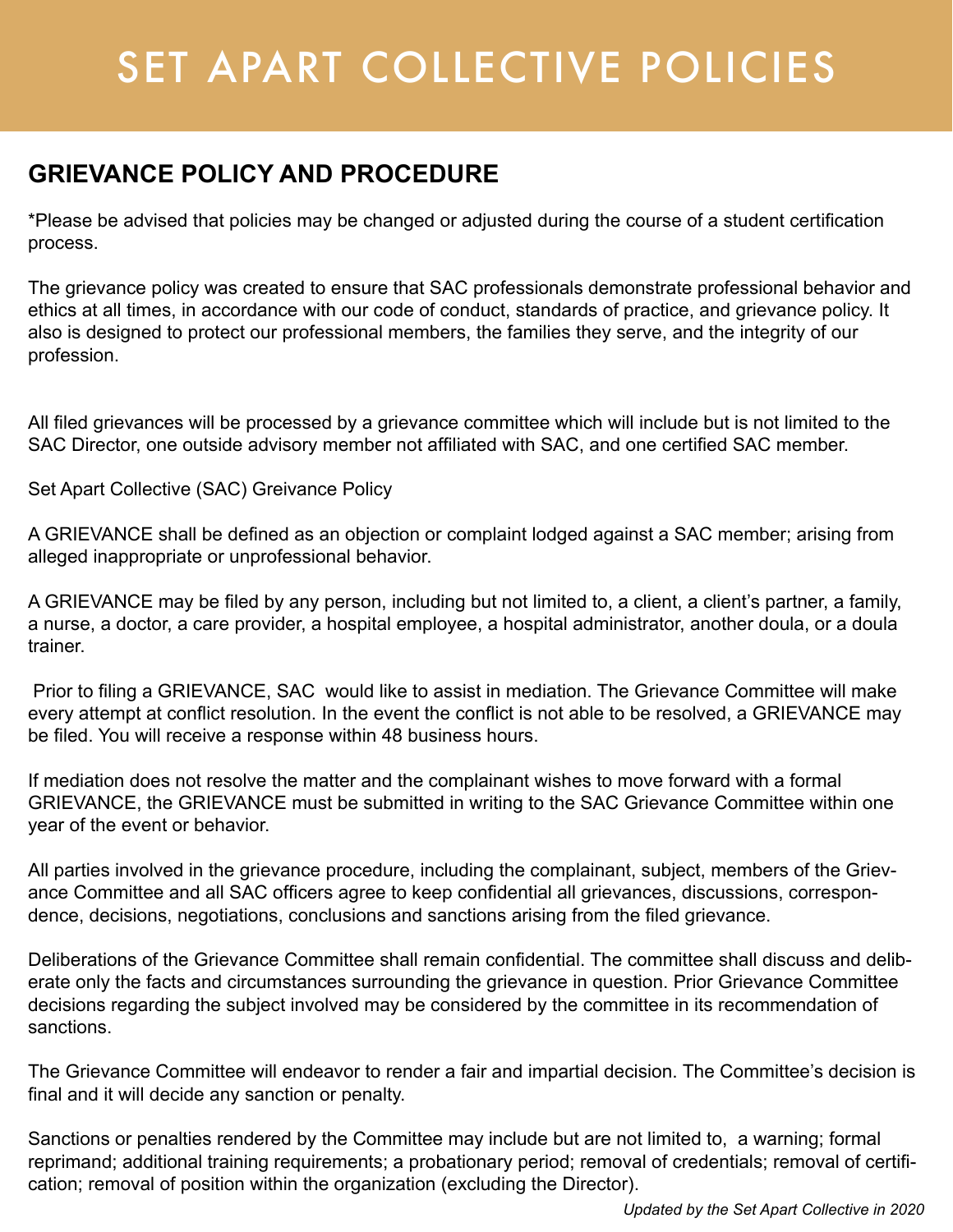All parties shall be notified of the decision of the Grievance Committee by certified mail. The Grievance Committee will endeavor to resolve the grievance within 60 days of receipt of the subject's submission in response to the objection or complaint. The Grievance Committee's decision is final.

A GRIEVANCE that is not found to be in violation of SAC's Standards of Professionalism, may summarily be dismissed by the Committee with notification to all parties involved.

As a requirement of certification, the SAC student or alumni agrees to the above procedures and will have no right to sue for damages. The complainant agrees to the above procedures and will have not right to sue for damages (recognizing they entered a formal agreement with the student or alumni, not the organization).

This grievance policy and procedure is essential to our organization. SAC professionals must demonstrate professional behavior and ethics at all times. These procedures provide a mechanism through which the public and community of Doulas may be protected for alleged misconduct by anyone affiliated with SAC.

 The outcomes of the grievance process are not public, and SAC reserves the right to keep the outcome of the grievance process confidential between SAC and the professional only.

All SAC certified professionals must agree to this system of accountability prior to entering into the certification process and agree to abide by the decisions of the grievance committee, with no right to sue for damages.

#### **Procedure**

All grievances against SAC certified professionals or students must be submitted in writing to SAC and include:

*With a detailed account of the event(s) or behavior(s) in question,*

*The name of the certified professional, the location and date(s) of the behavior(s) in question,*

*Written and notarized statements from any witnesses, and any other pertinent evidence.*

SAC reserves the right to request additional information/documentation to complete the grievance filed prior to notifying the certified professional. All requested information must be submitted within 30 days. Incomplete grievances or grievances that fall outside the parameters of the grievance policy may be dismissed.

The grievance must be filed within one year of the occurrence.

Grievances are to be typed and signed by all parties filing the grievance,

SAC expects the person(s) filing the grievance to refrain from having any further contact with the professional named in the grievance, except when required by law.